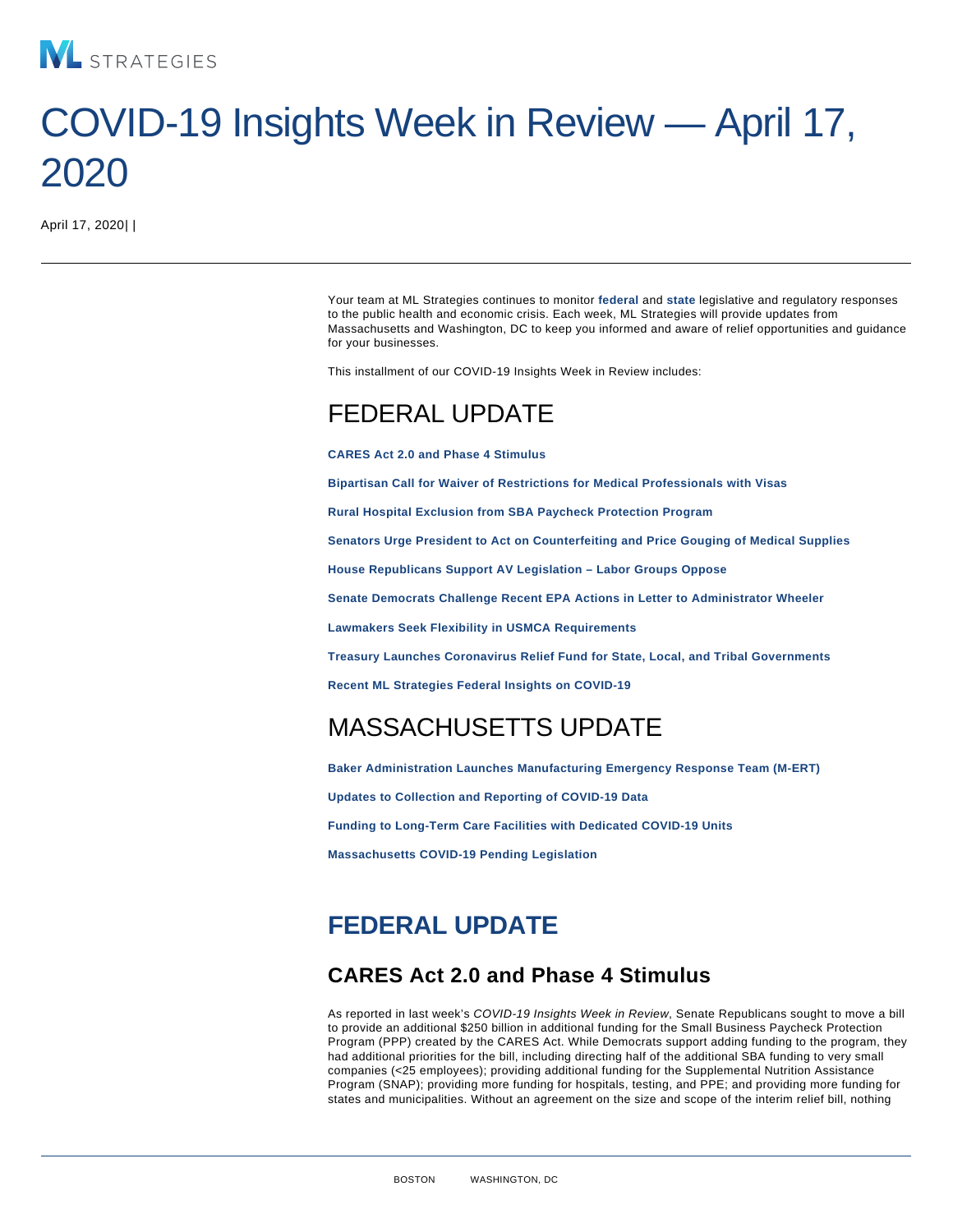<span id="page-1-0"></span>passed last week. Negotiations among congressional leaders are ongoing.

In addition to an interim relief bill to bolster the CARES Act, Congress is considering the next stimulus package. House Democrats are largely driving the discussion of the next major bill. Among their priorities are extending support for small businesses beyond the eight weeks provided by the PPP, significant infrastructure spending, and numerous policy changes.

## Bipartisan Call for Waiver of Restrictions for Medical Professionals with Visas

A bipartisan group of nearly 50 Senators and House members have called on the Administration to waive requirements that medical professionals holding H1-B and J-1 visas only provide medical care at locations or in specialties specifically approved for their immigration status. [Read the letter here...](https://www.klobuchar.senate.gov/public/_cache/files/2/5/25d21ee4-3ff6-485b-b53f-fd7a42fe0d52/163D64DD548684AC87E73A4FFC71D3E2.2020-04-06-letter-to-uscis.pdf)

## Rural Hospital Exclusion from SBA Paycheck Protection Program

As negotiations continue on the next legislative response to the COVID-19 pandemic, a bipartisan group of nine Senators wrote to Senate Majority Leader McConnell (R-KY) and Senate Minority Leader Schumer (D-NY) regarding the challenges small rural hospitals are facing during the pandemic. Noting that many of these hospitals are facing revenue declines as high as 80 percent, the letter states that many are small, county-owned public hospitals currently denied access to funding created by the CARES Act. The senators urge that the next stimulus measure clarify that publicly owned hospitals are eligible entities for the Paycheck Protection Program administered by the Small Business Administration. [Read the Senate letter here...](https://www.moran.senate.gov/public/_cache/files/2/7/27088ba8-8ea6-43be-a380-ef24a672272a/F229916043563698F1B38F25DD95A9FD.public-hospital-ppp-letter-final.pdf)

More than 70 members of the House of Representatives also wrote to Treasury Secretary Mnuchin and SBA Administrator Carranza asking that they ensure rural hospitals and Rural Health Clinics (RHCs) that have facilities owned or operated by counties or districts are eligible for the Paycheck Protection Program, as well as other critical financial assistance programs. [Read the House letter here...](https://adriansmith.house.gov/newsroom/press-releases/smith-arrington-and-colleagues-urge-rural-health-inclusion-cares-act)

## Senators Urge President to Act on Counterfeiting and Price Gouging of Medical Supplies

A group of 15 Senators wrote to President Trump regarding counterfeiting and price gouging of medical supplies during the COVID-19 pandemic. The Senators called for the President to develop a comprehensive, efficient, and nationwide strategy designed to ensure that quality medical supplies are produced and effectively distributed to areas of critical need. They also urged the President to direct law enforcement and regulatory agencies to swiftly investigative claims of price gouging and counterfeiting. [Read the letter here...](https://www.hassan.senate.gov/imo/media/doc/Trump_COVID_Fraud._Letter.FINAL.200408.pdf)

## House Republicans Support AV Legislation – Labor Groups Oppose

Republican members of the House Energy & Commerce Committee published a blog post on April 8 titled, "Self-Driving Cars Can Pave Way During COVID-19. Let's do so in the U.S.," which stated that autonomous vehicles (AVs) can help seniors and those with disabilities become more self-sufficient; deliver tests, medical supplies, groceries, and other necessities; jump start our economy by creating new jobs; improving roadway safety; and enable the United States to lead on the world stage. [Read the blog post here...](https://republicans-energycommerce.house.gov/news/blog/self-driving-cars-can-pave-way-during-covid-19-lets-do-so-in-the-u-s/)

In response, five labor groups – the Amalgamated Transit Union, the International Brotherhood of Teamsters, the SMART-Transportation Division, the Transportation Trades Department of the AFL-CIO, and the Transport Workers Union of America – wrote to the Chairman and Ranking Member of the committee opposing efforts to pass autonomous vehicle (AV) legislation during the current crisis, saying that Congress should instead focus on critical services like health care, internet, utilities, and personal protective equipment.

## Senate Democrats Challenge Recent EPA Actions in Letter to Administrator Wheeler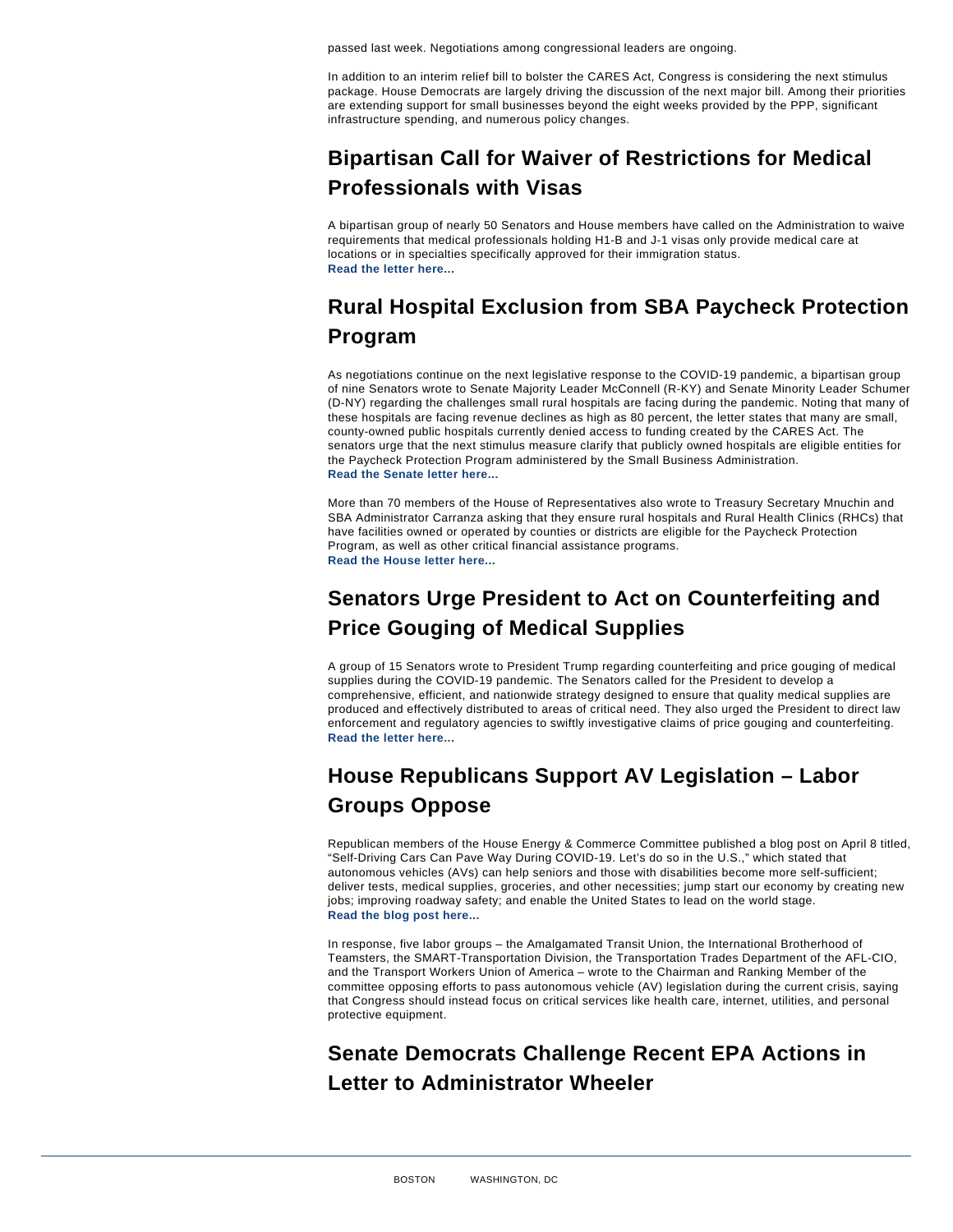<span id="page-2-0"></span>A group of 18 Democratic senators wrote to the Environmental Protection Agency raising concerns about recent actions they say will worsen air pollution and could, according to a recent study from the Harvard School of Public Health, result in higher death rates among COVID-19 patients. Citing recent EPA actions regarding automotive emissions and national ambient air quality standards, the senators asked EPA Administrator Wheeler to respond by April 21 to a number of questions about what the agency is doing to enforce existing air pollution requirements, improve air quality, and study the link between poor air quality and worse outcomes for COVID-19 patients. [Read the letter here...](https://www.hassan.senate.gov/imo/media/doc/AirPollutionLetter to EPA 4.14.2020 PDF FINAL.pdf)

#### Lawmakers Seek Flexibility in USMCA Requirements

Thirty-one House members are urging the Administration to allow for flexibility in the automotive Rules of Origin requirements of the United States-Mexico-Canada (USMCA) trade agreement. The bipartisan letter states, "Taking the time to do this process right will allow manufacturers and their workforces across the country to maximize the intended benefits of the agreement and will minimize disruption during a particularly challenging time for the industry." [Read the letter here...](https://stevens.house.govsites/stevens.house.gov/files/documents/USTR Letter on USMCA Implementation ROO.pdf)

## Treasury Launches Coronavirus Relief Fund for State, Local, and Tribal Governments

Created by the CARES Act and funded at \$150 billion, the Coronavirus Relief Fund provides payments to State, Local, and Tribal governments navigating the impact of COVID-19. The funds must be used only to cover expenses that (1) are necessary expenditures incurred due to the public health emergency with respect to COVID–19; (2) were not accounted for in the budget most recently approved as of March 27, 2020 (the date of enactment of the CARES Act) for the state or government; and (3) were incurred during the period that begins on March 1, 2020, and ends on December 30, 2020.

Eligible governments are required to provide payment information and required supporting documentation not later than 11:59 p.m. EDT on April 17, 2020. [Read more about the Coronavirus Relief Fund here...](https://home.treasury.gov/policy-issues/cares/state-and-local-governments)

[Access the certification forms here...](https://forms.treasury.gov/caresact/stateandlocal)

### Recent ML Strategies Federal Insights on COVID-19

The Federal Reserve Main Street Lending Program: Terms and Considerations

Last week's COVID-19 Insights Week in Review announced the Federal Reserve's launch of the Main Street Business Lending Program. [Read what our colleagues at Mintz are saying...](https://www.mintz.com/insights-center/viewpoints/2836/2020-04-14-federal-reserve-main-street-lending-program-terms-and)

## MASSACHUSETTS UPDATE

## Baker Administration Launches Manufacturing Emergency Response Team (M-ERT)

On Monday, April 13, the Baker Administration announced \$10.6 million in funding to support manufacturers producing PPE and other critical devices to combat the COVID-19 virus. Members of the new Response Team include representatives from the Massachusetts Life Sciences Center, Advanced Function Fabrics of America (AFFOA), MIT, MIT Lincoln Labs, UMass Lowell, Worcester Polytechnic Institute (WPI), Massachusetts Manufacturing Extension Partnership (MassMEP), and Associated Industries of Massachusetts (AIM). A total of \$10.6 million is being allocated to help manufacturers rewire their operations to produce PPE and other critical devices. The Administration offered the following breakdown of the \$10.6 million in grant funding:

- \$5.6 million to be administered by MassTech and AFFOA through the Massachusetts Manufacturing Innovation Institute (M2I2) program
- \$4 million made available through the Massachusetts Life Sciences Center
- \$1 million dedicated to workforce training by the Executive Office of Labor and Workforce Development through its Workforce Training Fund Program (WTFP)

The M-ERT program will also offer guidance on what PPE and other COVID-19 materials are the highest priority for providers and health care facilities, regulatory compliance and FDA insight, identifying in-state testing centers and their specifications, training for workers on new production lines and standards, and